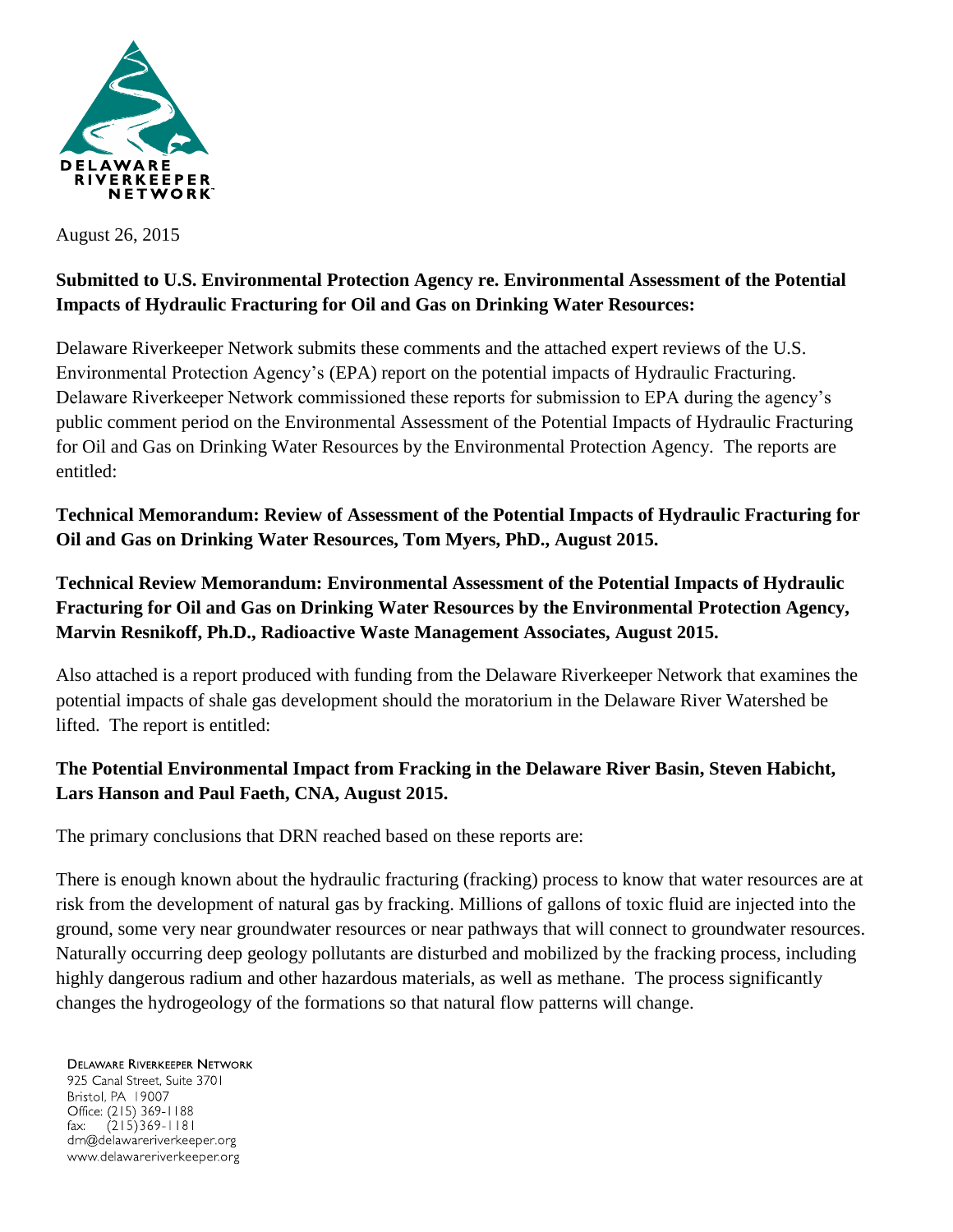The process also significantly changes the geochemistry of the fluids, rendering some very toxic. Flow along pathways may take a long time (or can occur quickly) but once contaminants reach water supplies and surface water ecosystems the effects could be devastating. Contamination of water sources has been documented where fracking occurs.

[http://files.dep.state.pa.us/OilGas/BOGM/BOGMPortalFiles/OilGasReports/Determination\\_Letters/Regiona](http://files.dep.state.pa.us/OilGas/BOGM/BOGMPortalFiles/OilGasReports/Determination_Letters/Regional_Determination_Letters.pdf) [l\\_Determination\\_Letters.pdf](http://files.dep.state.pa.us/OilGas/BOGM/BOGMPortalFiles/OilGasReports/Determination_Letters/Regional_Determination_Letters.pdf)

Stray migration of methane and other gases to groundwater and to the surface are a known problem and can happen immediately or over time.

http://www.portal.state.pa.us/portal/server.pt/document/1472044/2013 oil and gas annual report pdf?qid [=94516901&rank=1](http://www.portal.state.pa.us/portal/server.pt/document/1472044/2013_oil_and_gas_annual_report_pdf?qid=94516901&rank=1) P 21.

There is simply no planning or even acknowledgement by the industry or EPA regarding these long-term effects. EPA does not examine the impacts of incidents of contamination and pollution releases on water resources from a cumulative point of view (only looks at one well at a time). EPA does not examine the impacts of incidents of contamination and pollution releases on water resources with a broad view (such as impacts outside of 1 mile from a gas well), and does not take a long term look (such as over a period of time that can accurately track the migration and ultimate fate of contaminants). Pollutants, depending on their mobility, persistence, and level of toxicity, can move both slowly and in slugs through groundwater, requiring monitoring at various times and locations and for a long period to assess the individual as well as cumulative impacts and synergistic effects of gas wells on aquifers. In water and air and on soil, vegetation and land surfaces, contaminants must be monitored from point and time of release to final end point and over time to accomplish a reliable assessment.

Contaminants in produced water "…can include, but are not limited to: salts (chlorides, bromides, and sulfides of calcium, magnesium, and sodium); metals (including barium, manganese, iron, and strontium); oil, grease, and dissolved organics (including benzene and toluene); naturally occurring radioactive materials; and production chemicals from hydraulic fracturing…Exposure to these contaminants at high levels may pose risks to human health and the environment" (U.S. Dept. of Energy, Argonne National Laboratory, "A White Paper Describing Produced Water from Production of Crude Oil, Natural Gas, and Coal Bed Methane", January 2004).

For example, radioactivity is naturally high in many shales, especially the Marcellus (US General Accountability Office, "Information on the Quantity, Quality, and Management of Water Produced During Oil and Gas Production", GAO-12-56, January 2012). This results in produced water with high concentrations of radioactivity (New York State Department of Environmental Conservation, "Revised Draft Supplemental Generic Environmental Impact Statement on the Oil, Gas, and Solution Mining Regulatory Program, Well Permit Issuance for Horizontal Drilling and High-Volume Hydraulic Fracturing to Develop the Marcellus Shale and other Low-Permeability Gas Reservoirs", September 2011, Ch 5).

Page **2** of **5** This produced water has high concentrations of radium-226 and its decay products. The radium-226 in the shale itself on average can be 30 times more radioactive; the interstitial liquids within the shale, the brine, can be up to 25,000 picoCuries per liter (pCi/L), compared to the drinking water standard, 5 pCi/L (40 CFR 141.66(b)). In Pennsylvania, Raduim-226 concentrations in unfiltered samples were elevated, ranging from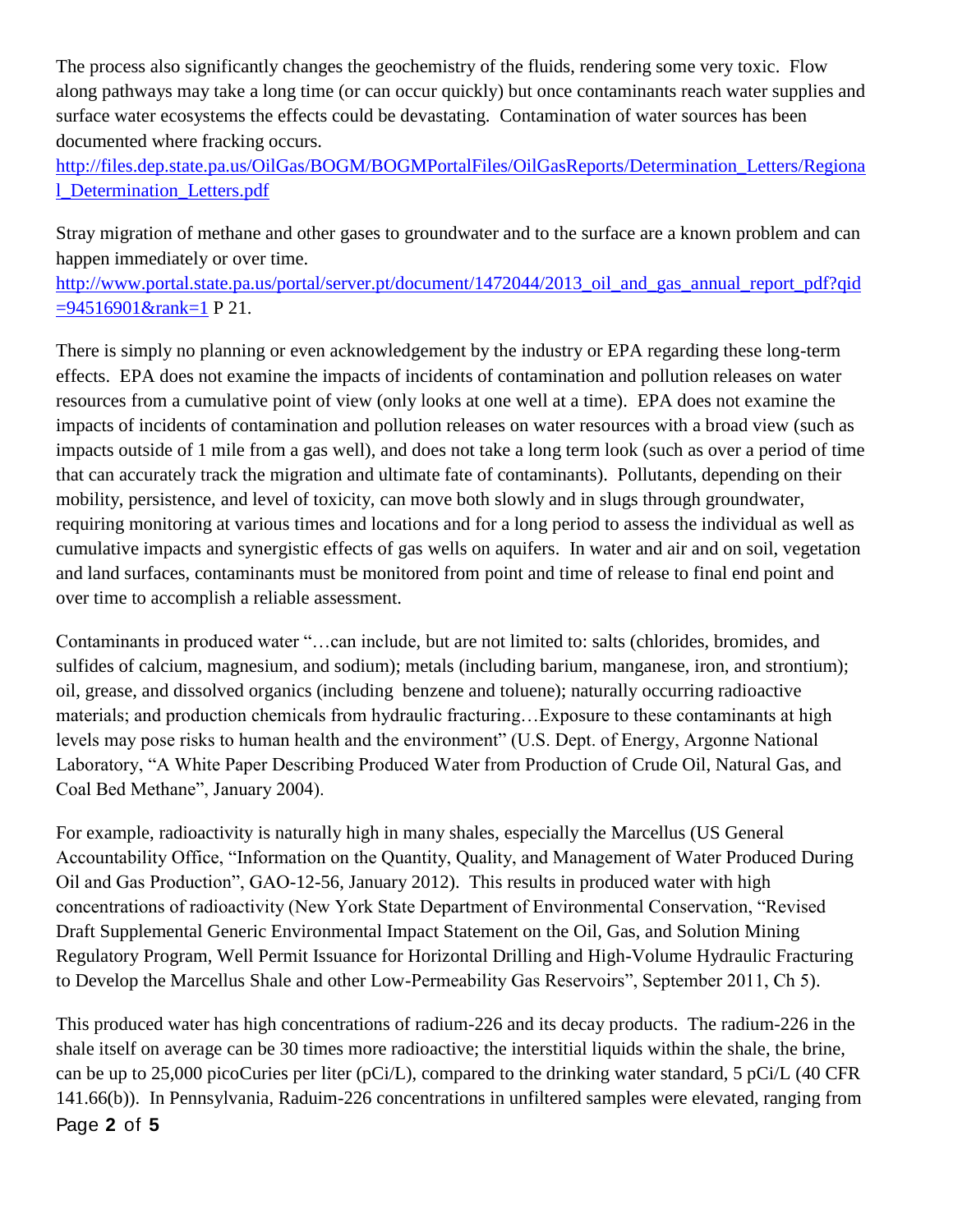40.5 to 26,600 pCi/L. Radium-228 concentrations were also elevated, ranging from 26.0 to 1900 pCi/L (PADEP 2014).

EPA does not address the danger of bringing these radioactive elements to the surface or acknowledge the health effects; radium concentrates in bone and increases the likelihood of cancers like leukemia. The radioactive decay product of radium is radon, which is very dangerous and is the second leading cause of lung cancer in the United States [http://www.epa.gov/radiation/radionuclides/radium.html#inbody.](http://www.epa.gov/radiation/radionuclides/radium.html#inbody)

EPA does not track these dangerous radioactive materials from their source (wastewater produced by fracking shale) to their end point (including landfills, processing facilties, centralized wastewater treatment plants, land application or burial, air dispersion, and deep well injection). This failure to following the waste stream from start to finish is a fatal flaw of EPA's assessment. For example, centralized wastewater treatment plants do not capture radium and yet we do not know where that radium has gone. It cannot disappear once it is brought to the surface by fracking; it remains in the environment. Some forms, such as radium 226, the longest lived isotope of radium with a half-life of 1600 years, are extremely durable and pose long-term exposure problems for human health and the environment. EPA must perform a full radium audit in order for the report to be considered complete.

There is simply too little known about the fracking process to have widespread assurance that it is by any measure safe. Large-scale groundwater and surface water monitoring networks are necessary, with a recognition that long flow times may cause contamination to occur far into the future. Details of what happens underground during fracking should be studied with more emphasis on hydrogeology, not just engineering properties.

To understand the potential and actual impacts of fracking, the chemicals that are used in fracking and drilling must be fully disclosed and their properties known and understood. Only 8% of the 1076 chemicals identified in HF fluid have published toxicological values in any source, federal or international (EPA p 10- 8). Only 7% of them have toxicological values published in U.S. federal sources (Id.). The identification of toxicological properties of fracking chemicals should be required for all chemicals being injected; without this information, EPA cannot accurately assess the potential impacts. EPA should also provide the toxicity properties of the chemicals they know are being used, which would help to assess their impacts and potential health effects.

Two other important areas of analysis that should have been included in the EPA report but were not add to the reasons the EPA assessment is incomplete and invalid.

First, the connection between land use changes and water quality is well established by scientific literature and studies by EPA. Yet EPA does not consider the inescapable disturbance of the environment that fracking requires and the impacts this has on water resources. The attached report "The Potential Environmental Impact from Fracking in the Delaware River Basin" provides an analysis based on data from Marcellus Shale well development in Pennsylvania that explains the impacts to water quality that result from land cover changes, among other things (CNA, 2015). The analysis is based on current data, on the assumptions that all regulations are followed and all management practices correctly implemented. The degradation to water resources is forecasted to be substantial and, in many crucial aspects, permanent.

Page **3** of **5**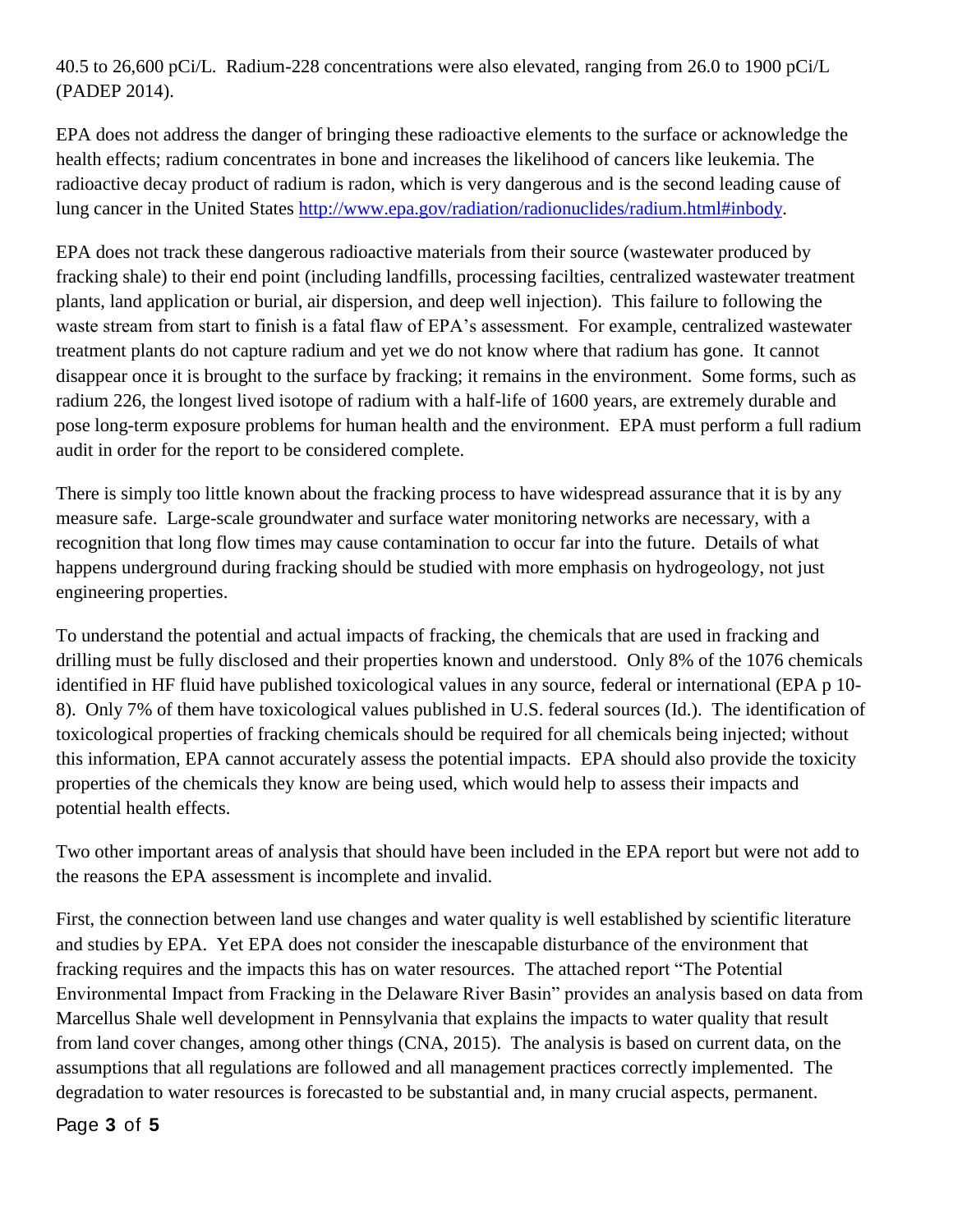There are other related activities that have impacts on water that are an inextricable part of the fracking process but are not considered by EPA including sand-mining, water withdrawals and depletion, transport and storage of materials, and essential infrastructure development. It is difficult to understand why EPA does not include these impacts and the knock-on effects they have on water resources. The CNA report examines some of these impacts (CNA, 2015). EPA's assessment is simply not complete without these components.

Second, the lack of any inclusion of the health effects of fracking is a major oversight that cripples the report and undermines its credibility. According to Dr. Anthony R. Ingraffea, the Dwight C. Baum Professor of Engineering Emeritus at Cornell University and Weiss Presidential Teaching Fellow at Cornell University, and Founding and Past President of PSE Healthy Energy, Inc., there are over 580 peer-reviewed science, engineering, and public health publications on the actual impacts of shale gas development. A review of those 580 publications in the key categories of impacts to human health, to air, and to water reveals that 94% find harmful impacts to human health, 69% find harmful impacts on water quality, and 88% find harmful impacts to air quality.

The CNA report documents the health risks of fracking to populations within certain distances from gas wells, based on scientific literature (CNA 2015). EPA should have assessed health effects based on the studies that are emerging on actual health data and reports in areas undergoing fracking, many of which are referenced in the CNA report and are available on the PSE website [www.psehealthyenergy.org.](http://www.psehealthyenergy.org/)

Delaware Riverkeeper Network advocates that EPA reexamine the scope of this assessment, which is far too narrow to result in an accurate and reliable conclusion regarding the potential impacts of fracking. For instance, the critical before and after analysis of fracking and its impacts that were to be done at an actual fracked gas well was never done. It was disclosed by EPA almost two years ago that due to a lack of agreement with Range Resources, where the *in situ* analysis was to be conducted, the groundwater portion of the assessment would not be done prior to the release of the report. It was unclear if it would ever be conducted as planned. The report simply should not have been issued without that key analysis. Certainly, no conclusions about the potential for groundwater impacts could be drawn without that analysis and a full examination of the hydrogeologic effects of fracking.

Additionally, the lack of access to essential data such as chemical formulas used in fracking, monitoring and sampling results at all stages of fracking and well development (including the waste stream), and uniformly reported facts about fracked wells from all states in the nation, cripples this effort and yields a fatally flawed assessment. It is puzzling why EPA draws a conclusion about "systemic" impacts when no systemic analysis has been done.

Delaware Riverkeeper Network submits these attached reports which address these issues in great detail. These reports examine data that undermine the conclusions drawn by EPA in this assessment. The reports also provide input regarding the data and information that is missing or poorly analyzed in the EPA assessment. We request that EPA not issue a final assessment based on this draft and instead start over with a more reliable scope, all necessary data, and on-the-ground studies that will provide the information needed for an accurate and reliable assessment.

Page **4** of **5**